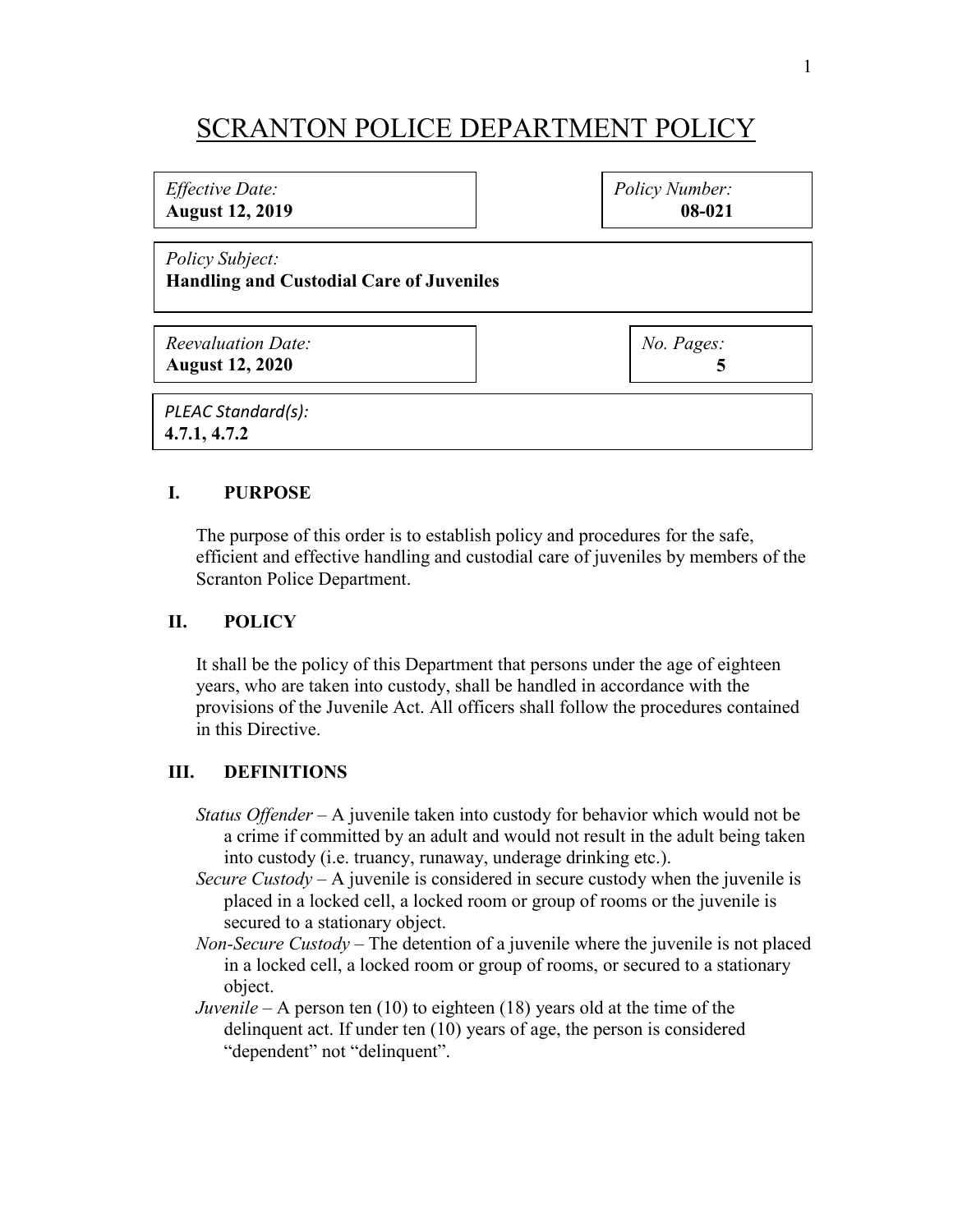## **IV. PROCEDURES**

- A. A child may not generally be detained in a municipal police lockup or cell or otherwise held securely within a law enforcement facility or structure which houses an adult lockup. Exceptions to this are indicated below in section C1.
- B. Status Offenders
	- 1. Status offenders shall be held in unlocked multipurpose areas or areas used only for processing purposes (eg., lobby, lobby interview room with unlocked door).
	- 2. Status offenders taken into custody **shall not** be held securely in any way.
	- 3. Upon identifying the juvenile, officers shall initiate efforts to arrange for the juvenile's release to a parent, guardian, or other responsible adult. Juveniles shall only be held long enough to accomplish this purpose. The name of the parent, guardian or other responsible adult that the juvenile is released to shall be included in the initial police report.
	- 4. If the juvenile in custody is a status offender only, he/she is to be released as indicated previously. The On-Duty Supervisor may permit a juvenile to be transported to a parent, guardian or other responsible adult based on available personnel, time constraints, and distance. However, if no parent, guardian, relative or other responsible adult will assume responsibility for the juvenile's release within six hours, officers shall contact Children and Youth Services and follow the procedures indicated below in section C4.
	- 5. Officers shall record the juvenile's information on the Juvenile Contact Report (Pennsylvania Commission on Crime and Delinquency's [PCCD] Summary Information On Juveniles Held At Police Departments Log) maintained in the wagon area. Reports shall be provided to the PCCD as requested.
- C. Accused Delinquent Offenders
	- 1. Accused delinquent offenders (non-status offenders) may be held securely while in custody due to the commission of a crime, summary offense, and violation of probation or supervision following adjudication of delinquency for the purpose of identification, investigation, processing, releasing or transferring to parent guardian, other custodian, juvenile officials or a shelter.
	- 2. Accused delinquent offenders may be held securely, if necessary, but only for a period of no more than six (6) hours. If it is necessary for a securely held delinquent offender to remain in police custody for more than six (6) hours, the offender should be removed from secure holding after six (6)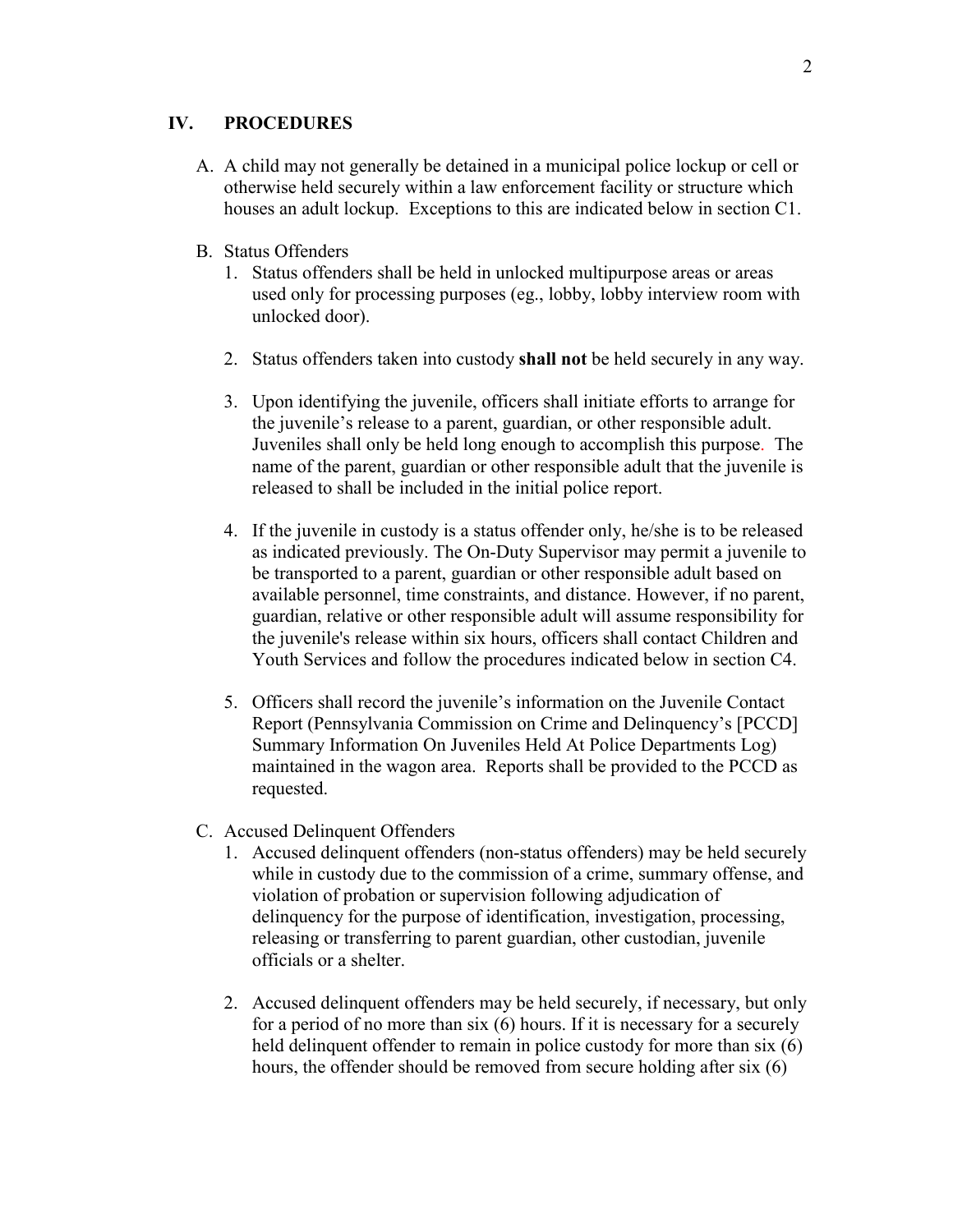hours, if possible, and held non-securely for the remaining time spent in police custody.

- 3. **A securely held delinquent offender must be separated by sight and sound from incarcerated adults and must be under visual supervision, either in person or via CCTV monitoring, at all times.**
- 4. If it appears that a securely held delinquent offender cannot be released from police custody within the six (6) hour limit, due to an unresolved problem, assistance should be requested by calling Childline at (800) 932- 0313 or the Pennsylvania Commission on Crime and Delinquency (PCCD) at (800) 692-7292, extension 3033.
- 5. If a juvenile offender is not going to be detained in a juvenile detention center the officer shall arrange for the juvenile to be released to a parent, guardian, or other responsible adult. The name of the parent, guardian or other responsible adult that the juvenile is released to shall be included in the initial police report.
- 6. If the offense may require the juvenile to be detained in the Lackawanna County Juvenile Detention Center or other approved Juvenile Detention facility the following shall be followed:
	- a. The officer shall contact the on-duty Lackawanna County Assistant District Attorney and describe the nature of the incident, potential charges and inability to release the juvenile.
	- b. The officer shall contact the on-duty Lackawanna County Juvenile Probation Officer and describe the nature of the incident, charges and inability to release the juvenile. The Juvenile Probation Officer shall determine if the juvenile offender is to be detained in a juvenile detention facility.
	- c. If a decision is made to place the juvenile in detention, a Juvenile Petition will be completed and the juvenile shall be transported prior to the expiration of the six (6) hours.
	- d. The guidelines mandated by Policy 08-020 Temporary Holding Facilities that are not superseded by the requirements of this Directive remain in effect and shall be adhered to.
- 7. Officers shall record the juvenile's information on the Juvenile Contact Report (Pennsylvania Commission on Crime and Delinquency's [PCCD] Summary Information On Juveniles Held At Police Departments Log) maintained in the wagon area. Reports shall be provided to the PCCD as requested.
- D. When a juvenile is taken into custody, prepared reports will indicate the most serious offense known, even though a decision is made not to charge the juvenile for that offense. The investigating officer(s) shall document the time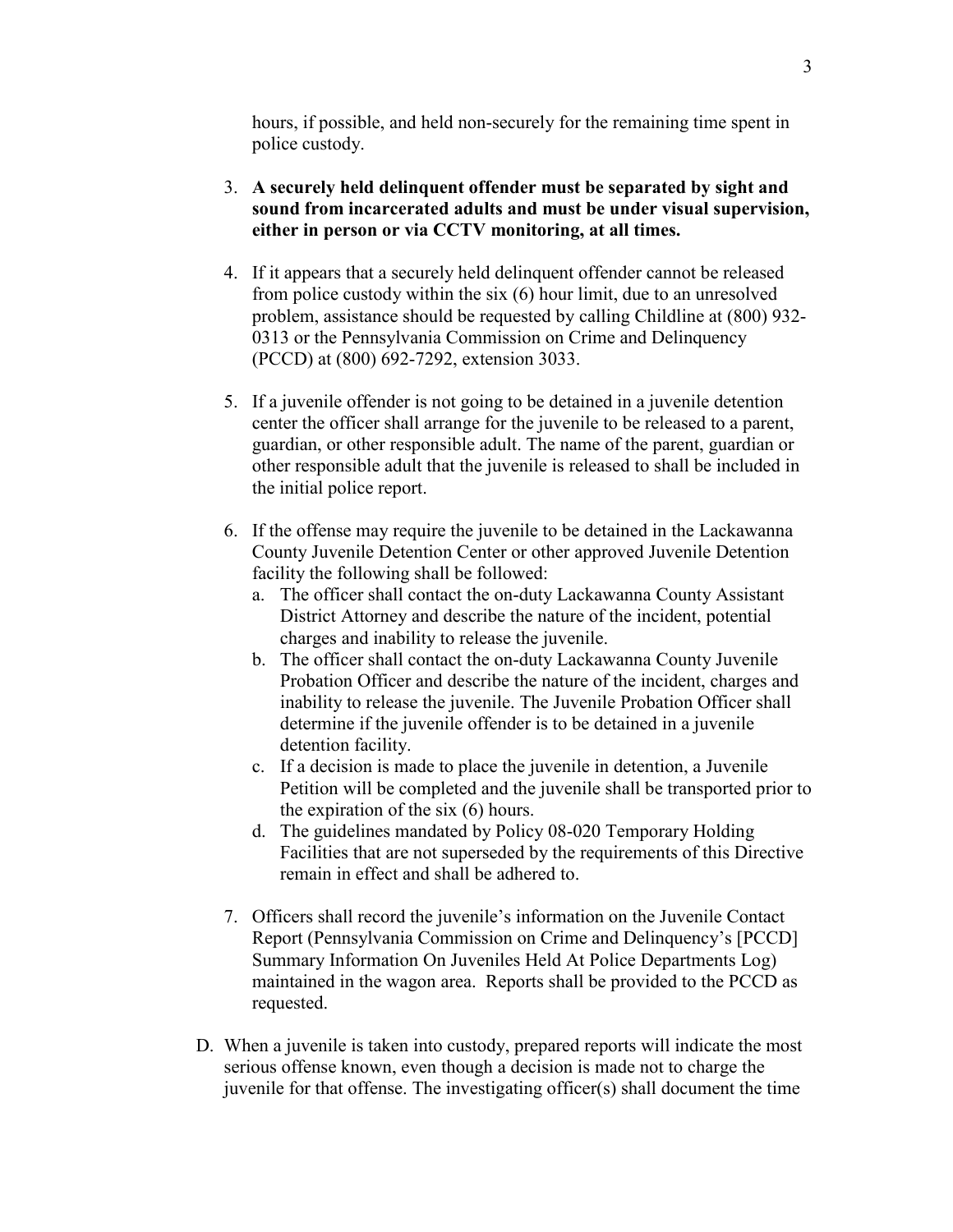custody begins and ends, in addition to all efforts to arrange for the release of the juvenile.

E. When officers detain juveniles, officers will ascertain the identity of the primary caretaker of that juvenile. If the detention involved secure custody of the juvenile (handcuffed or being placed in a police vehicle), and/or if the detention required the juvenile be identified by the complaining witness, or if the detention exceeded the length of time of a mere encounter the juvenile's primary caretaker will be notified as soon as possible of the detention and the reasons for the detention. The officer's supervisor will ensure that this notification is made in a timely fashion. If contact with a primary caretaker cannot be made during the current shift, the supervisor will ensure that the oncoming shift supervisor is provided with the notification material. Transport to the juvenile's residence can be made whenever the supervisor determines that the safety of the juvenile requires it. All notifications will be documented on the case report indicating the date, time, name of person contacted, and their relationship to the juvenile.

# **V. FINGERPRINTING AND PHOTOGRAPHING JUVENILES**

- A. Title 42, The Pennsylvania Consolidated Statutes, Section 6308, subsection (c) (1) states that law enforcement officers shall have the authority to take or cause to be taken the fingerprints or photographs, or both of any child who is alleged to have committed an act designated as a misdemeanor or felony under the laws of this Commonwealth or of another state if the act occurred in that state or under Federal law.
- B. All defendants 16 years of age and older accused of the summary offense of retail theft shall be fingerprinted when possible.
- C. Officers shall ensure that juveniles are processed as outlined by Title 42, Pennsylvania Consolidated Statues, Section 6308, subsection (c) (1) and Title 18, Section 3929, subsection (g).

## **VI. JUVENILE RECORDS**

A. Title 42, The Pennsylvania Consolidated Statues, Section 6308, subsection (a) of the Juvenile Act requires that law enforcement records concerning a child shall be kept separate from the records and files of arrests of adults.

Juvenile records shall be maintained separately from adult records and files of arrest. These records shall be kept secure, and shall be maintained as required by law.

- B. A juvenile petition shall contain the following:
	- 1. The juveniles name/age/address; address of parent/guardian/custodian;